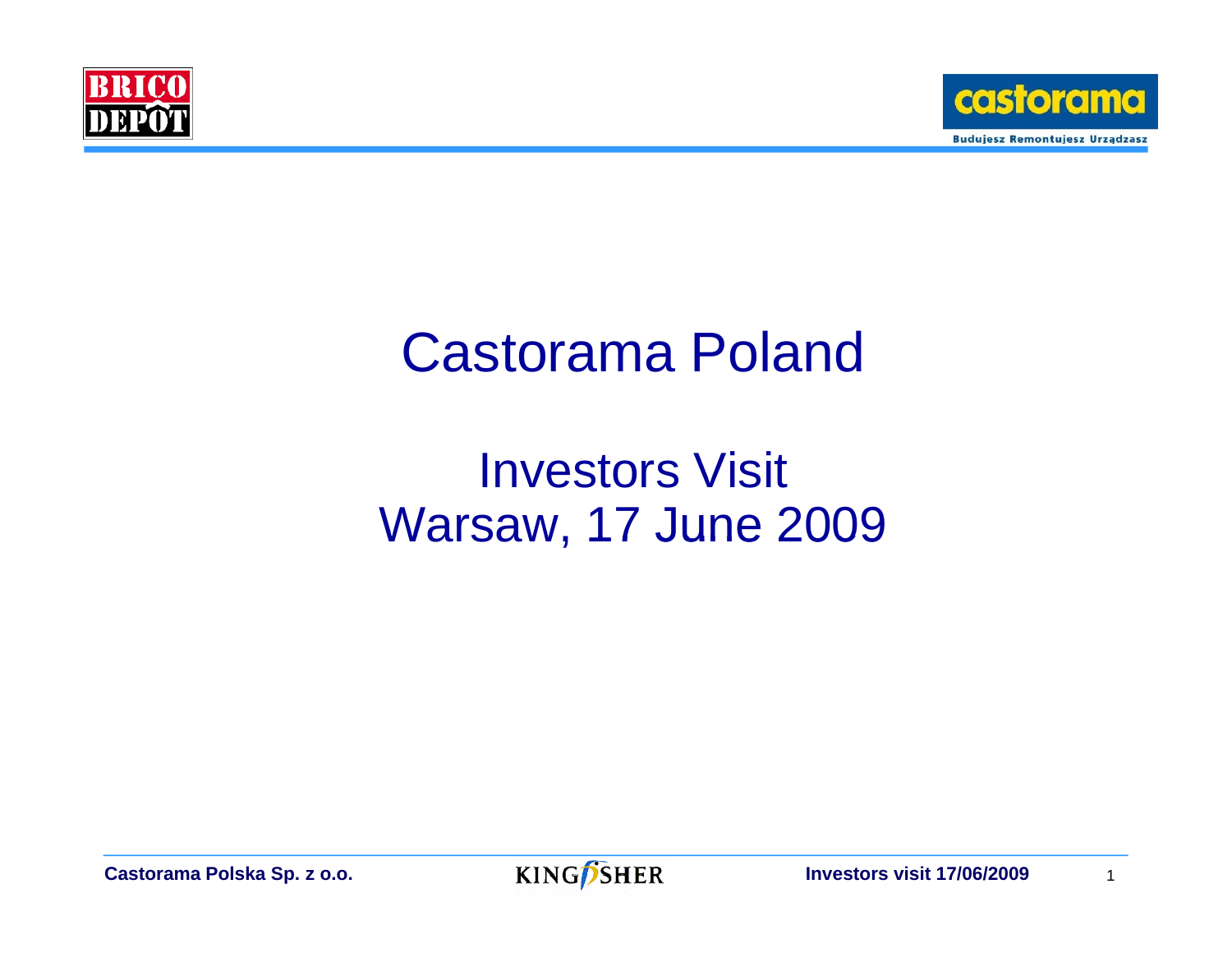



- **Market leader in Poland**
- **"Castorama" and "Brico Depot" brands**
- **47 Casto and 6 Brico stores**
- **Approx. 9,000 employees**
- **Stable, winning strategy in a growing market**
- **Ambitious development plans in difficult legal environment**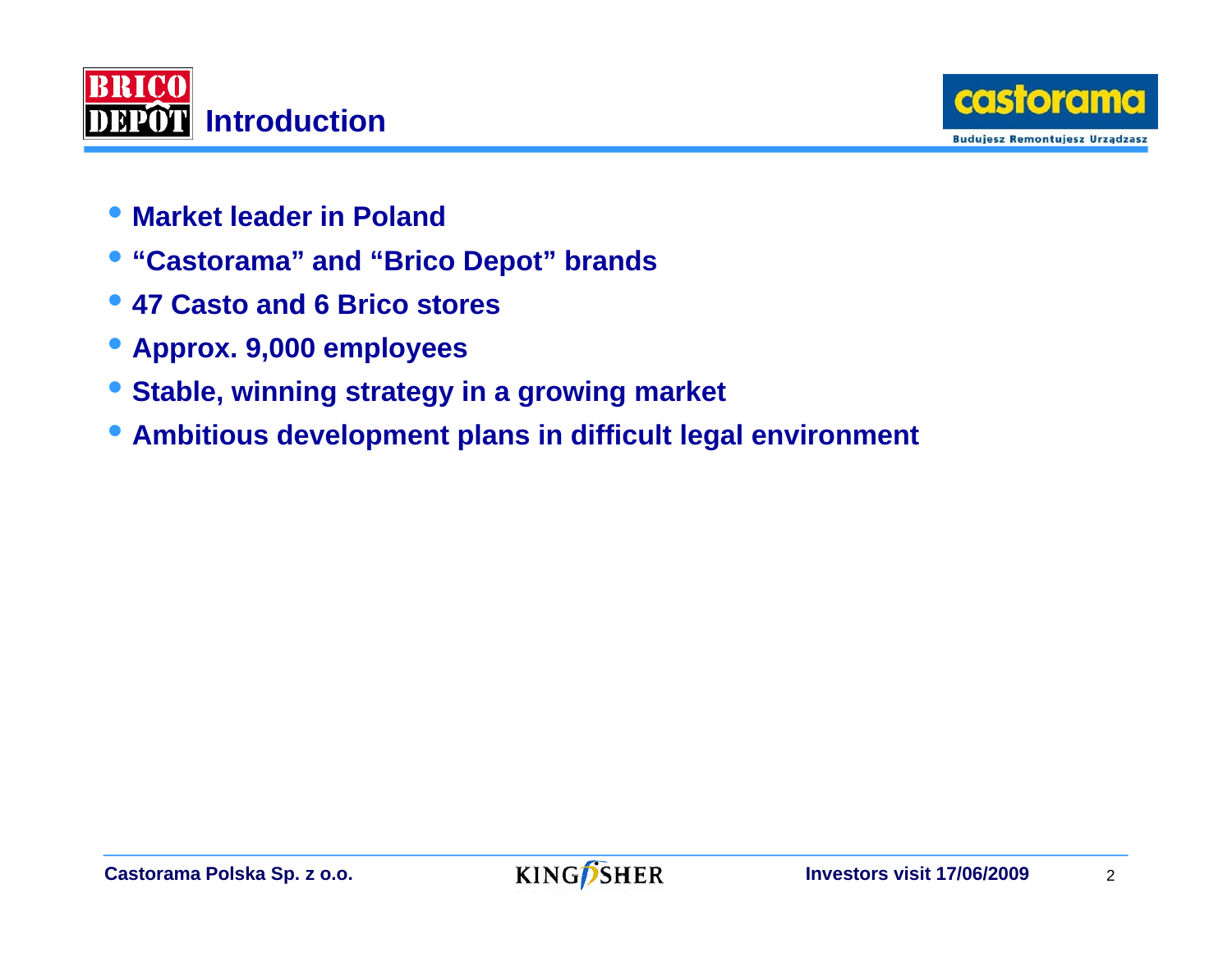



- **Poland market outlook**
- **Polish home improvement market**
- **Ctas orama / B d d i th / Brico today and in the future**
- **Store visits**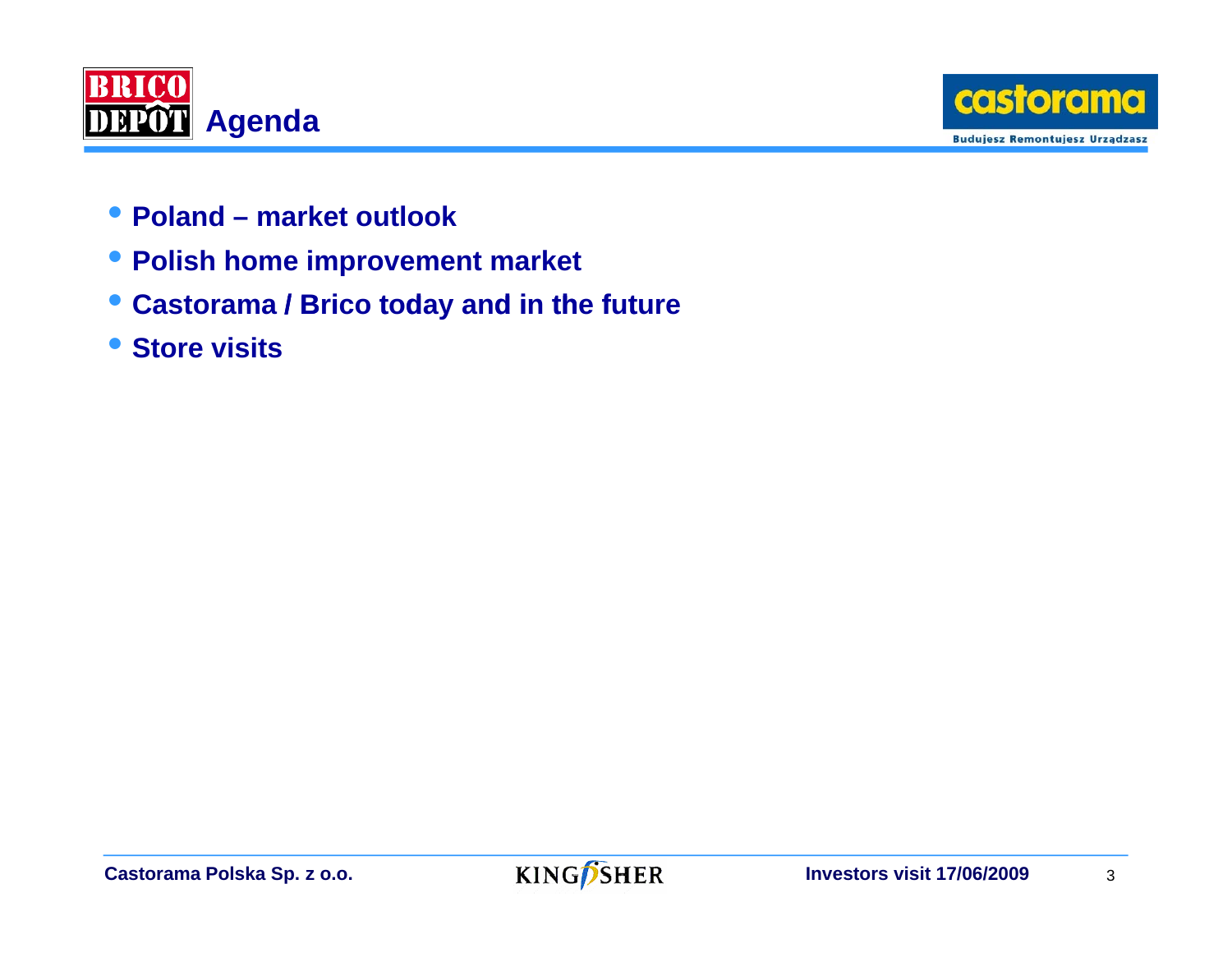



#### **Macroeconomics**

- • Investment potential
	- • Seasonally adjusted GDP growth rose by 1.9% y-o-y in Q1/2009 in Poland, according to preliminary data of the EU statistical office Eurostat. In this period, GDP went down by 4.5% in the annual term and by 4.8% in the euro-zone.
	- •Government is determined to maintain budget discipline
	- • Poland's economy in better shape than the rest of CEE, perceived as the most attractive location for new investment in the region due to qualifications of employees, stable law, productivity, commitment and membership of the European Union
- • People
	- •Market of 38m people
	- •Youngest EU society with more than 50% people under 35 years
- • Important consumer market
	- •Annual retail sales growth for the first two months of 2009 was the strongest in the EU, at more than 2%\*
	- •Private consumption levels remained relatively strong in recent months, with Q4 2008 seeing year on year growth of 5.1%
- •**Other** 
	- •Poland ranks as the second largest country in Europe with regard to creating new workplaces\*\*
	- •Low CIT of 19%, and PIT of 18% and  $32\%$ .

\*) Data for Q1 2009; \*\*) Source: EY European Attractiveness Survey 2008, Government statistics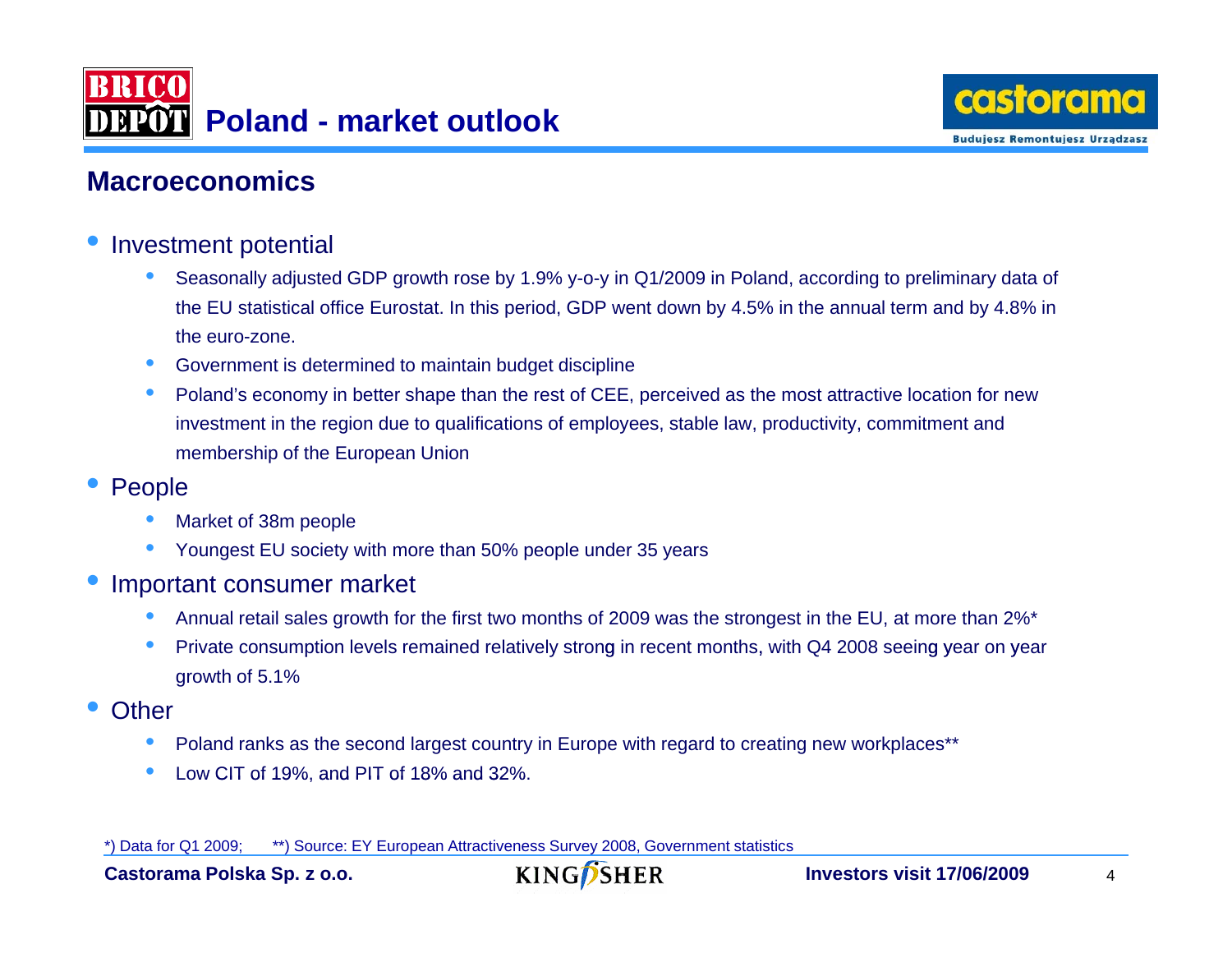



- **Property prices decline by 10-20% YoY as the result of difficulties in raiis ng mortgages and decreasing customer confidence index**
- **The Polish government took action**  with regard to the problems with **loan repayment and social pressure caused by releases on higher unemployment unemployment**

**• Household goods sales still increase** Source: MF Global Securities Limited, DataStream



**twithout any problems.**  •**According to Moody's assessment, although four countries in the region with the highest, "A' rating – Poland, Czech Republic, Slovakia and Slovenia – will suffer the pressure of global crisis, but they are safe and their financial credibility is not in danger of falling down. They will be able to finance their respective budget deficits** 

Castorama Polska Sp. z o.o. **Investors visit 17/06/2009** 5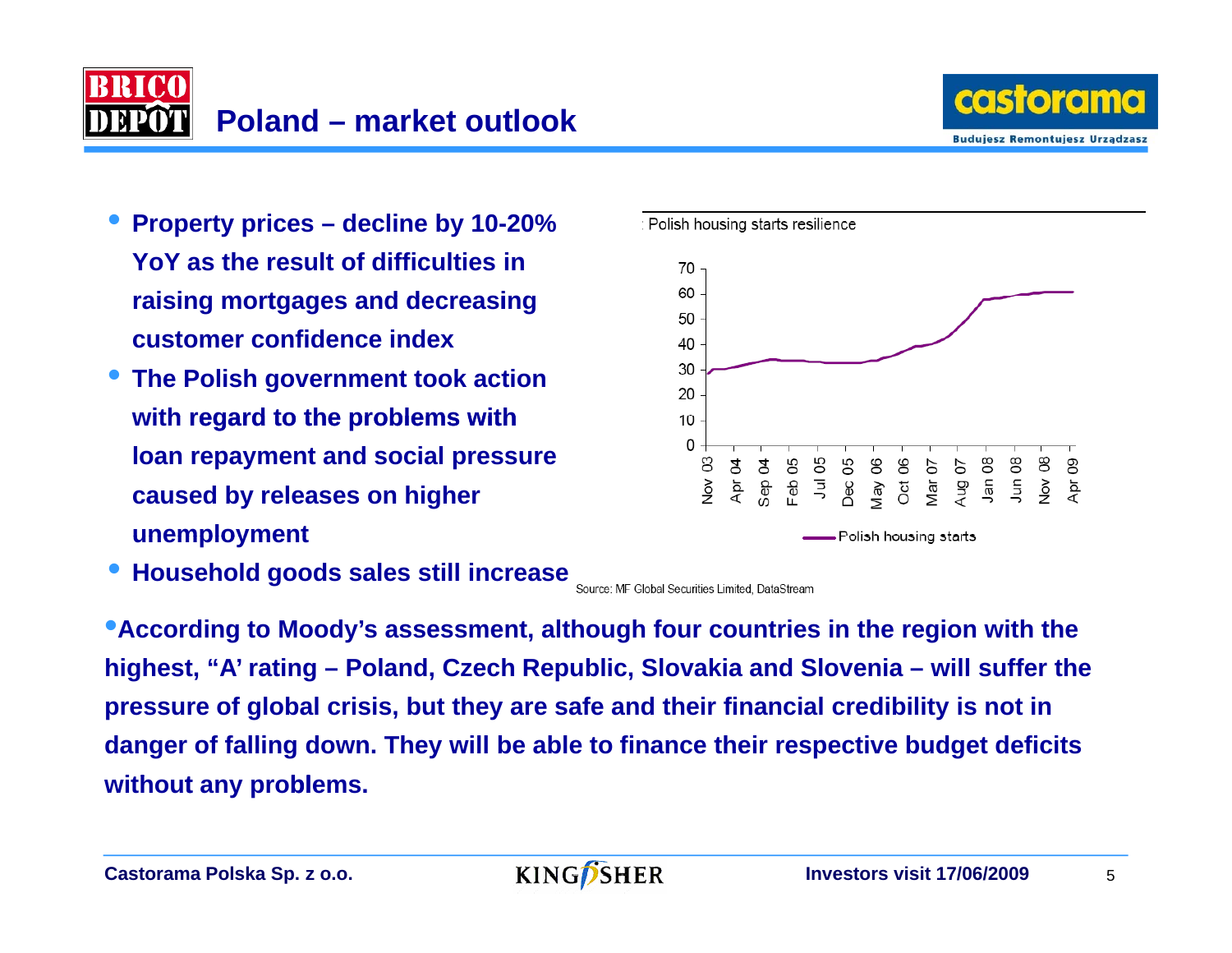





|                                 | 2002/03                | 2003/04 | 2004/05      | 2005/06 | 2006/07 | 2007/08      | 2008/09 |
|---------------------------------|------------------------|---------|--------------|---------|---------|--------------|---------|
| <b>Total Sales GBP m</b>        | <b>236.0</b>           | 285.6   | <b>321.9</b> | 417.0   | 507.8   | <b>703.0</b> | 034.8   |
| <b>Operating Profit</b>         | 30.5                   | 40.5    | 46.2         | 52.5    | 58.4    | 87.5         | 124.7   |
| <b>Op. Profit/Sales [%]</b>     | 12.9%                  | 14.2%   | 14.3%        | 12.6%   | 11.5%   | 12.4%        | 12.1%   |
| <b>Store openings Castorama</b> | $\boldsymbol{\Lambda}$ |         | 6            | 5       |         |              | 6       |
| <b>Store openings Brico</b>     | ۰                      | $\sim$  | $\sim$       | $\sim$  |         |              |         |
| <b>Total number of stores</b>   | 16                     | 19      | 25           | 30      | 35      | 42           | 51      |

**Castorama Polska Sp. z o.o.** 

**KING**SHER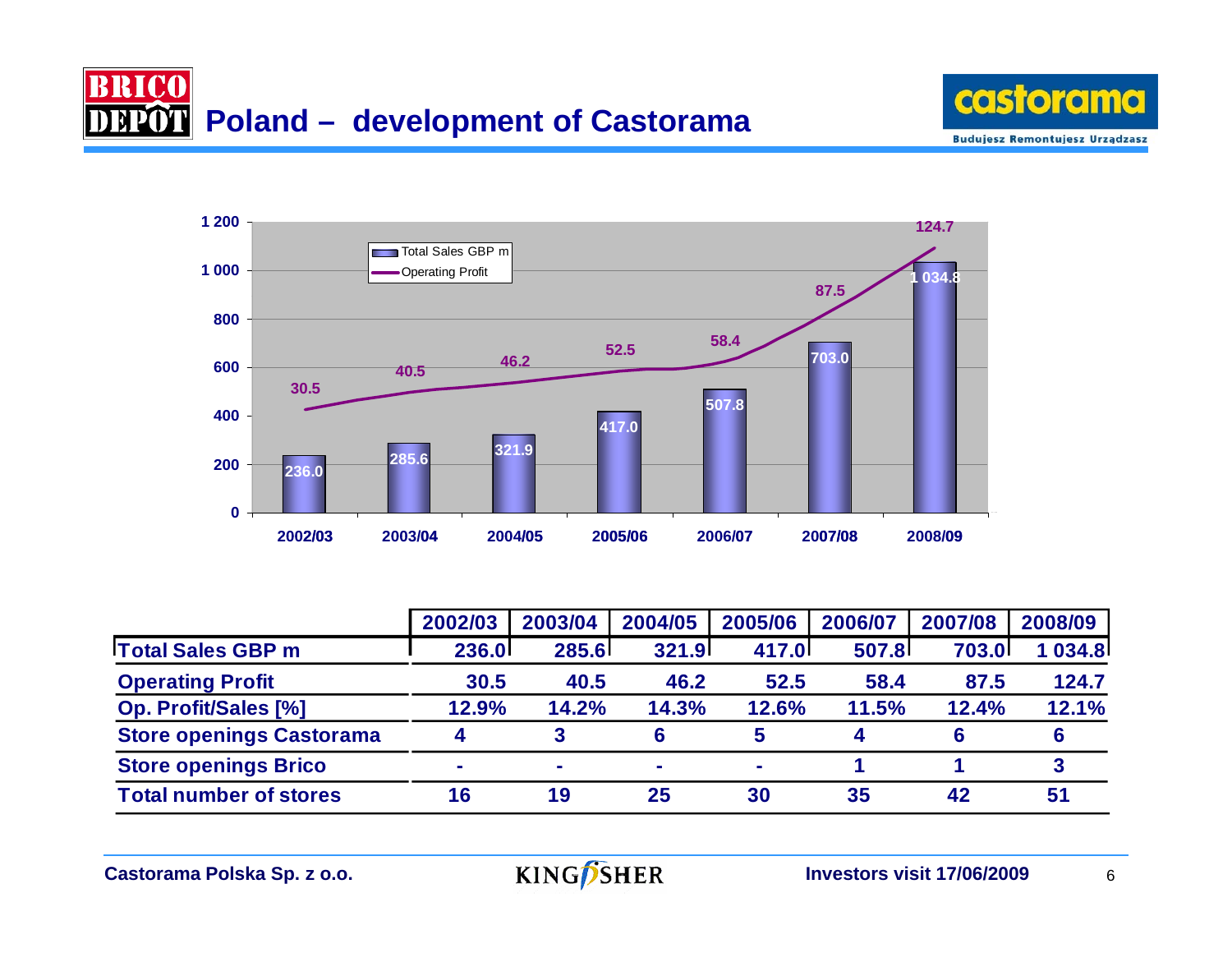



#### **Castorama / Brico / Competitors**

- Fierce competition
- Development programs smaller formats
- Possible consolidations
- Alignment of strategies to follow the leader

| <b>Number of</b>                             | 2004 | 2005 | 2006 | 2007           | 2009           |
|----------------------------------------------|------|------|------|----------------|----------------|
| <b>stores</b>                                |      |      |      |                | 16/06          |
| castorama                                    | 25   | 29   | 33   | 39             | 47             |
| <b>BRICO</b><br><b>DEPOT</b>                 | -    |      | 1    | $\overline{2}$ | 6              |
|                                              | 14   | 16   | 21   | 24             | 32             |
| B<br>$\blacksquare$                          | 23   | 25   | 28   | 30             | 32             |
| <b>(Praktiker)</b>                           | 16   | 17   | 17   | 20             | 21             |
| <b>NOMI</b>                                  | 35   | 32   | 32   | 33             | 31             |
| COMAN<br>88 B<br><b>PLUS PRO, MOINS CHER</b> |      |      |      | 1              | $\overline{2}$ |

|                    | Sales 2007 in PLN m |
|--------------------|---------------------|
| Castorama Polska   | 3,824               |
| <b>I</b> Praktiker | 778                 |

#### **Financials**

- Lack of reliable data on market size
- Praktiker the only competitor revealing data on sales

\*) Source: Office of Competition and Customer Protection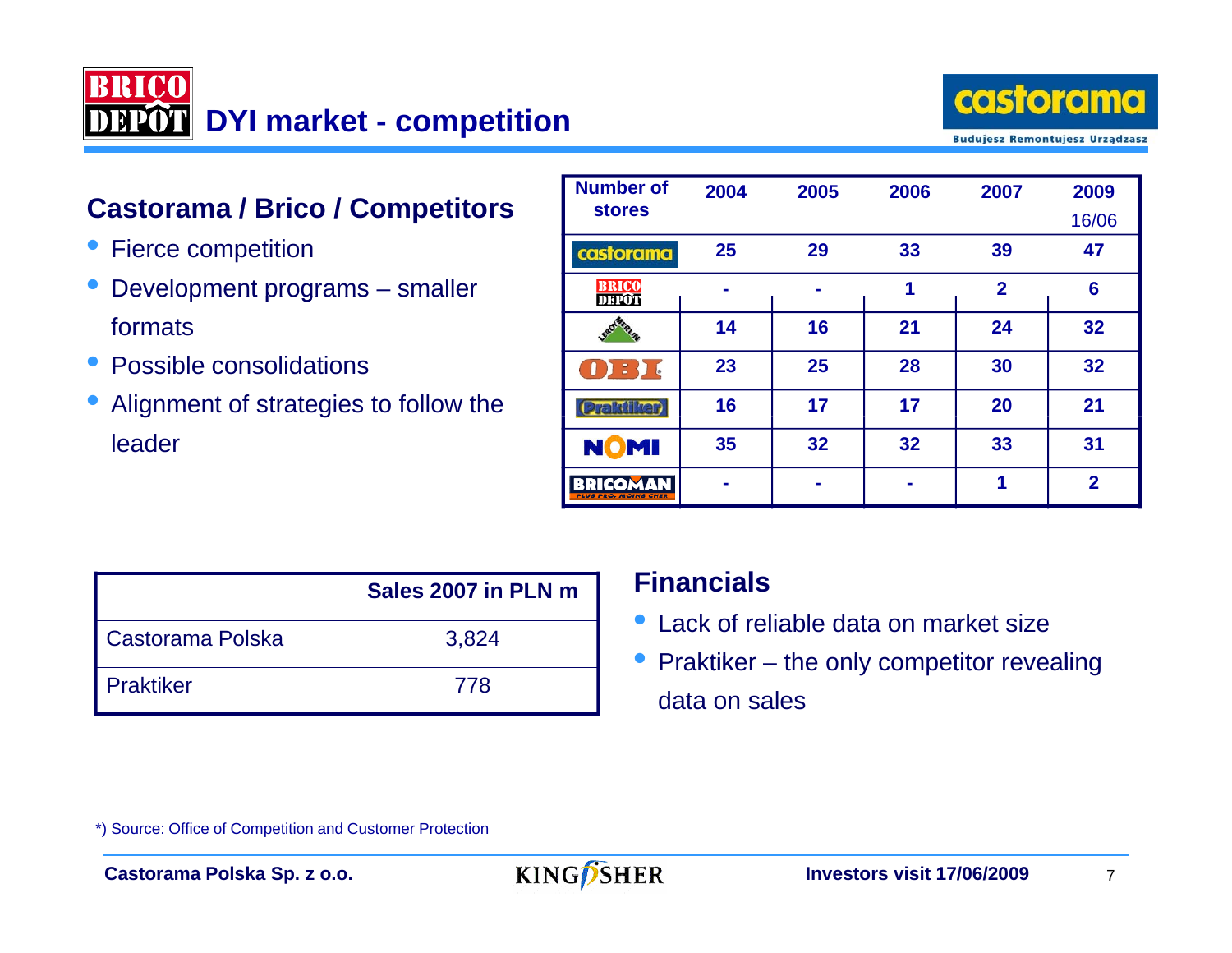





Following the survey as per the end of March 2007 declared Castorama clients represent 10.64 % of adult population of Poles over 15 years of age which is close to 3.2m people.

\*) Source: SMG / KRC TGI survey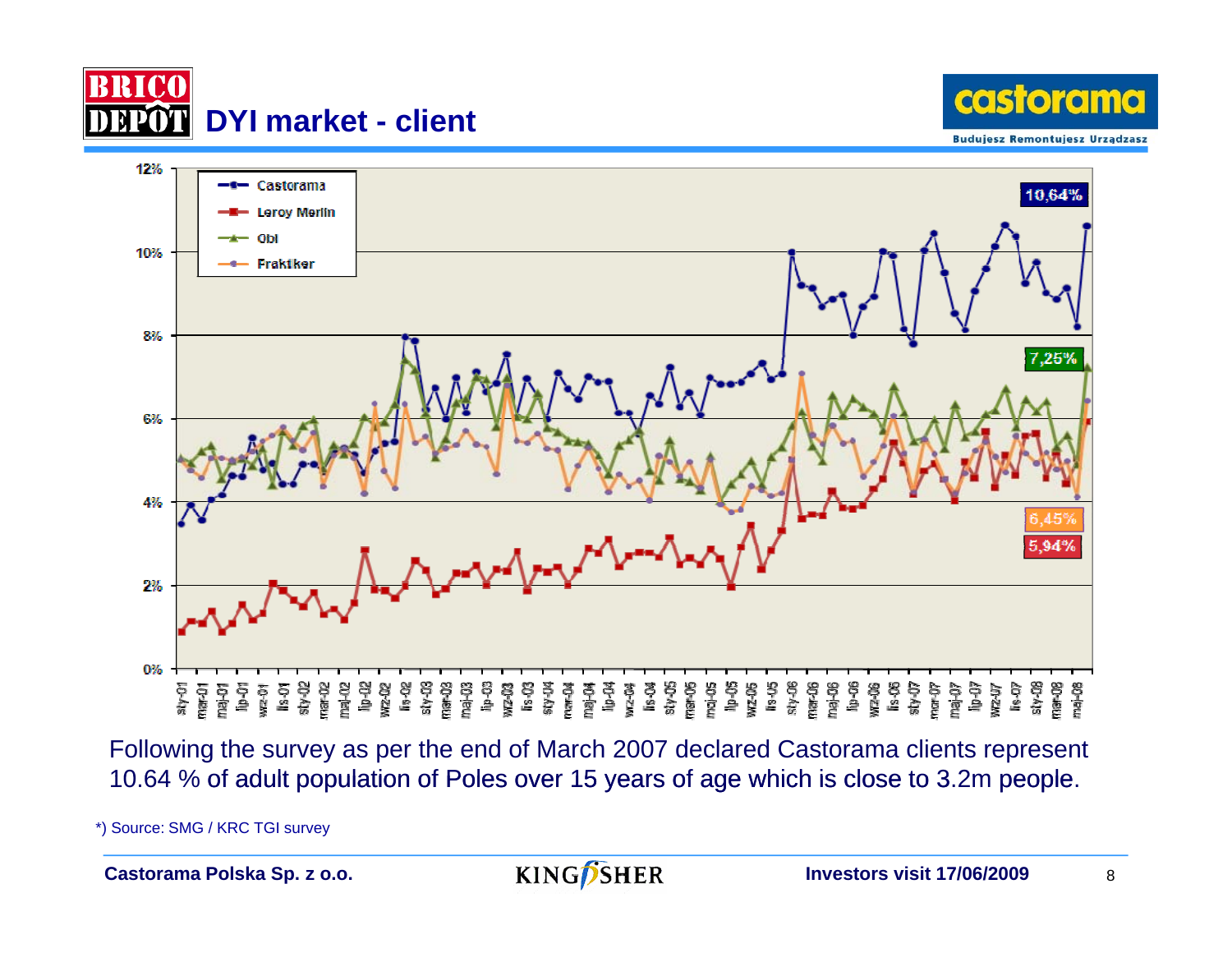

Having in mind the DIY stores, which one



### "Top-of-Mind" Familiarity and Preferences as **Regards DIY Chains**

comes to mind as the first one? frequently? 1% 2% 14% Total  $N = 1367$ LМ -3 +7 LМ -3  $+10$ 56% Praktiker Castorama 16% 16% Praktiker Castorama OBI OBI 59%  $-7$ -7 Preferred store: 1st 11% 12% place 0% 2% 13% +3 | Castorama is a chain of DIY stores, which just **Z** Castorama TМ like in the previous years achieved the highest **⊒ OBI**  $+9$  $-3$ top-of-mind rating. It is visited most frequently  $15%$ **D** Prakfiker and comes first in the ranking of DIY stores. Castorama Praktiker Leroy Merlin Among the monitored stores, Leroy Merlin comes OBI second. In comparison with the previous year, it  $\square$  Nomi 60% improved all these indexes. In the case of  $-7$ Other/none Praktiker and OBI, we can see a drop in the 11% mentioned indexes. Total  $N = 1367$ Confidential & Proprietary Copyright © 2007 The Nielsen Company nielsen from 2007 expressed in [Raport z badania dla Castorama] Page 13 percentage points

**Castorama Polska Sp. z o.o.** KING SHER Investors visit 17/06/2009 9

Which DIY store do you go to most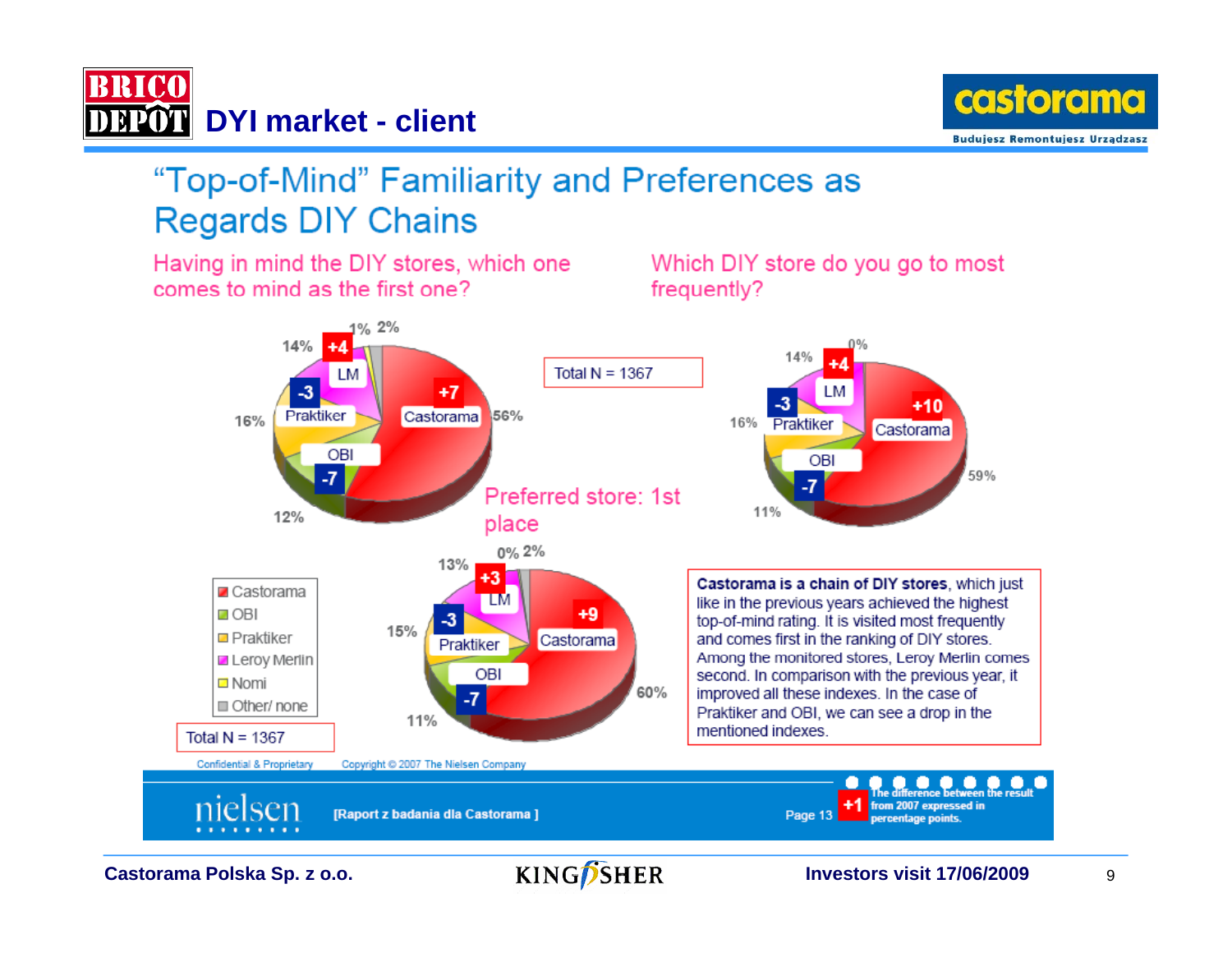





*Source ASM 01/2009 n=950*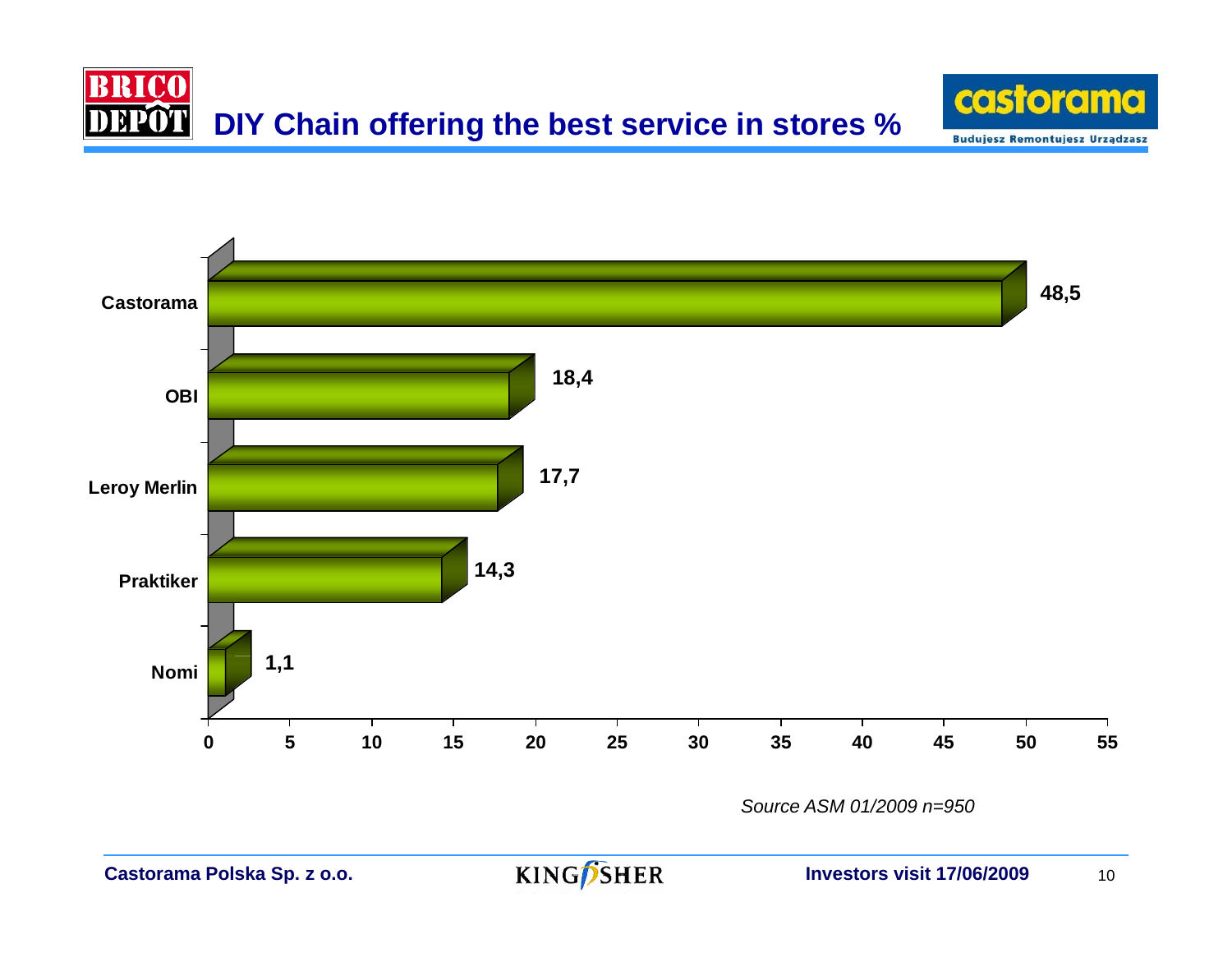





*Source ASM 01/2009 n=950*